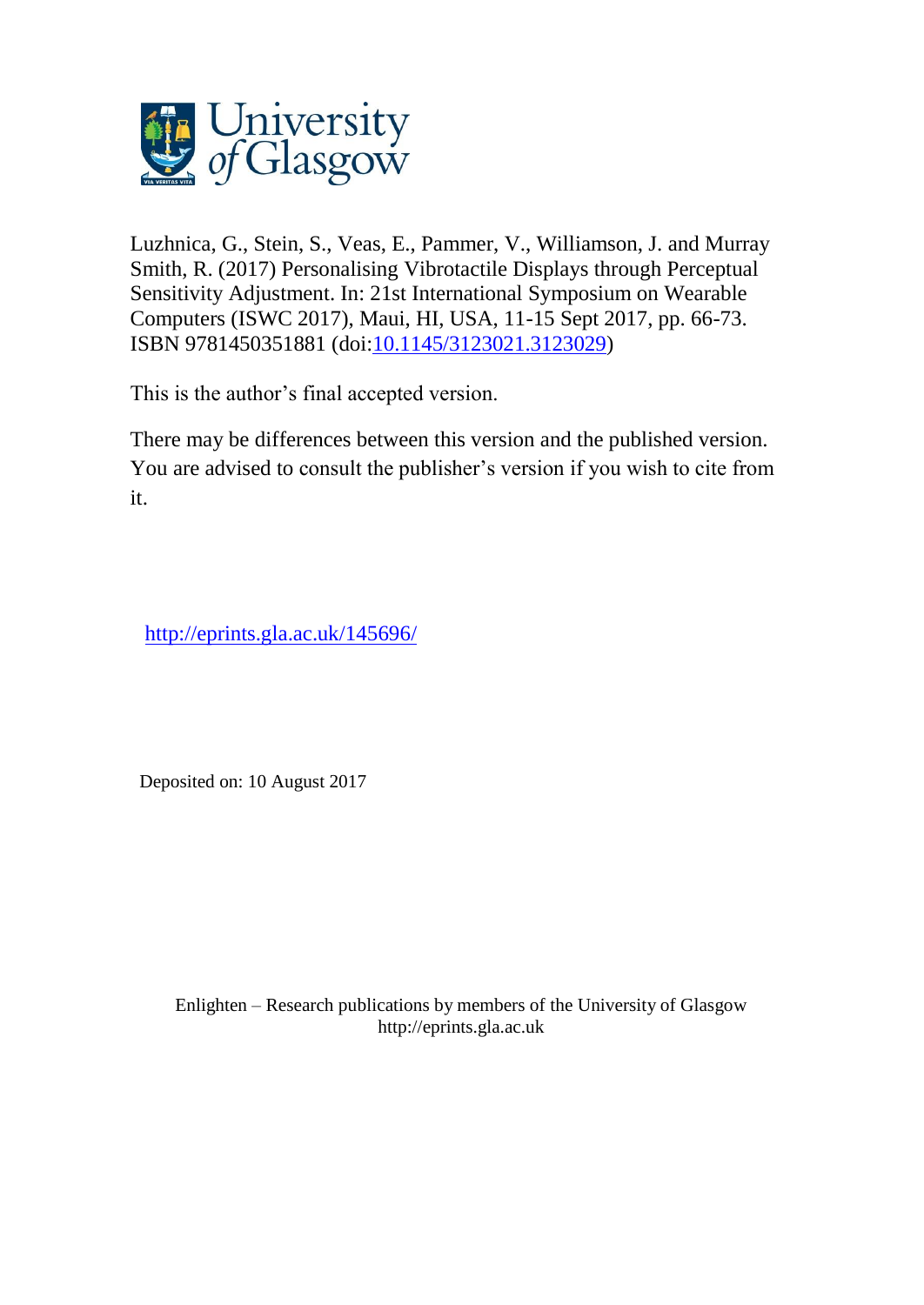# **Personalising Vibrotactile Displays through Perceptual Sensitivity Adjustment**

Granit Luzhnica Know-Center Graz, Austria gluzhnica@know-center.at

Viktoria Pammer Graz Univ. of Technology Graz, Austria viktoria.pammer@tugraz.at

Sebastian Stein University of Glasgow Glasgow, UK sebastian.stein@glasgow.ac.uk

> John Williamson University of Glasgow Glasgow, UK jhw@dcs.gla.ac.uk

Eduardo Veas Know-Center Graz, Austria eveas@know-center.at

Roderick Murray Smith

University of Glasgow Glasgow, UK rod@gla.ac.uk

# **ABSTRACT**

Haptic displays are commonly limited to transmitting a discrete set of tactile motives. In this paper, we explore the transmission of real-valued information through vibrotactile displays. We simulate spatial continuity with three perceptual models commonly used to create phantom sensations: the linear, logarithmic and power model. We show that these generic models lead to limited decoding precision, and propose a method for model personalization adjusting to idiosyncratic and spatial variations in perceptual sensitivity. We evaluate this approach using two haptic display layouts: circular, worn around the wrist and the upper arm, and straight, worn along the forearm. Results of a user study measuring continuous value decoding precision show that users were able to decode continuous values with relatively high accuracy (4.4% mean error), circular layouts performed particularly well, and personalisation through sensitivity adjustment increased decoding precision.

## **ACM Classification Keywords**

H.5.2 Information Interfaces and Presentation: User Interfaces—*Haptic I/O*

## **Author Keywords**

haptic feedback; tactile feedback; haptic display; phantom sensation; wearable; encoding information; user study; HCI

## **INTRODUCTION**

Haptic displays attract increasing interest in the research community and are investigated in a wide range of application areas. These include augmented [\[25\]](#page-8-0) and virtual reality [\[32\]](#page-8-1), human-computer interaction [\[5,](#page-8-2) [19,](#page-8-3) [38,](#page-8-4) [50\]](#page-8-5), navigation aids

*ISWC '17,* September 11–15, 2017, Maui, HI, USA

© 2017 Copyright held by the owner/author(s). Publication rights licensed to ACM. ISBN 978-1-4503-5188-1/17/09. . . \$15.00

DOI: <https://doi.org/10.1145/3123021.3123029>

[\[10,](#page-8-6) [11,](#page-8-7) [12,](#page-8-8) [36,](#page-8-9) [41,](#page-8-10) [43,](#page-8-11) [45\]](#page-8-12), and assistive technology for people with impaired vision [\[4,](#page-7-0) [16,](#page-8-13) [30,](#page-8-14) [49\]](#page-8-15), hearing [\[15\]](#page-8-16), speech [\[24\]](#page-8-17), or vestibular function [\[2,](#page-7-1) [23,](#page-8-18) [47\]](#page-8-19), and for people with stroke, Parkinson's disease, spinal cord injury or peripheral neuropathy [\[13,](#page-8-20) [17,](#page-8-21) [40\]](#page-8-22). A large body of prior work on vibrotactile displays has investigated the transmission of a discrete set of tactile motives such as caller ids [\[5\]](#page-8-2), alphanumerical characters [\[4,](#page-7-0) [16,](#page-8-13) [27,](#page-8-23) [30,](#page-8-14) [49\]](#page-8-15), and simple shapes [\[48\]](#page-8-24). Real-valued haptic feedback would be useful for transmitting continuous quantities such as grasp force, task progress, joint rotation angle, or movement speed.

Displays targeting other senses have long established guidelines for representing quantitative real-valued data grounded in psychophysics. For instance, visual features that people preattentively quantify and compare have been found to be suitable for providing visual feedback on task progress [\[28\]](#page-8-25). Such clear guidelines are presently missing for encoding real-valued quantities for haptic feedback. Tactile stimuli can encode information by varying stimulation amplitude, frequency, duration or location [\[27,](#page-8-23) [42,](#page-8-26) [44,](#page-8-27) [49\]](#page-8-15). Amplitude-modulated and frequency-modulated tactile stimuli have previously shown to yield relatively low decoding accuracy [\[8,](#page-8-28) [31,](#page-8-29) [42\]](#page-8-26). In this paper, we investigate peoples' decoding precision of spatially modulated real-valued data.

The challenge of creating spatially continuous vibrotactile feedback is to imbue a continuous sensation with a limited, small number of *tactors* (vibration motors). In previous work, the phantom effect has been used to create the illusion of spatial continuity [\[7,](#page-8-30) [21,](#page-8-31) [38,](#page-8-4) [39\]](#page-8-32). It is an *interpolation* effect that occurs when two tactors are active, and the user attributes perception to a location in-between the active tactors due to an inherently low resolution of haptic perception [\[1\]](#page-7-2). Evaluation of spatially continuous tactile displays has so far mainly focused on the quality of perceived continuity, the consistency of perceived intensity across space, and the perceived smoothness of time-varying continuous *movements*.

In this paper, we investigate user decoding precision of spatially modulated real-valued data, which is decoded by localising spatially continuous, temporally stationary (static)

Permission to make digital or hard copies of all or part of this work for personal or classroom use is granted without fee provided that copies are not made or distributed for profit or commercial advantage and that copies bear this notice and the full citation on the first page. Copyrights for components of this work owned by others than the author(s) must be honored. Abstracting with credit is permitted. To copy otherwise, or republish, to post on servers or to redistribute to lists, requires prior specific permission and/or a fee. Request permissions from permissions@acm.org.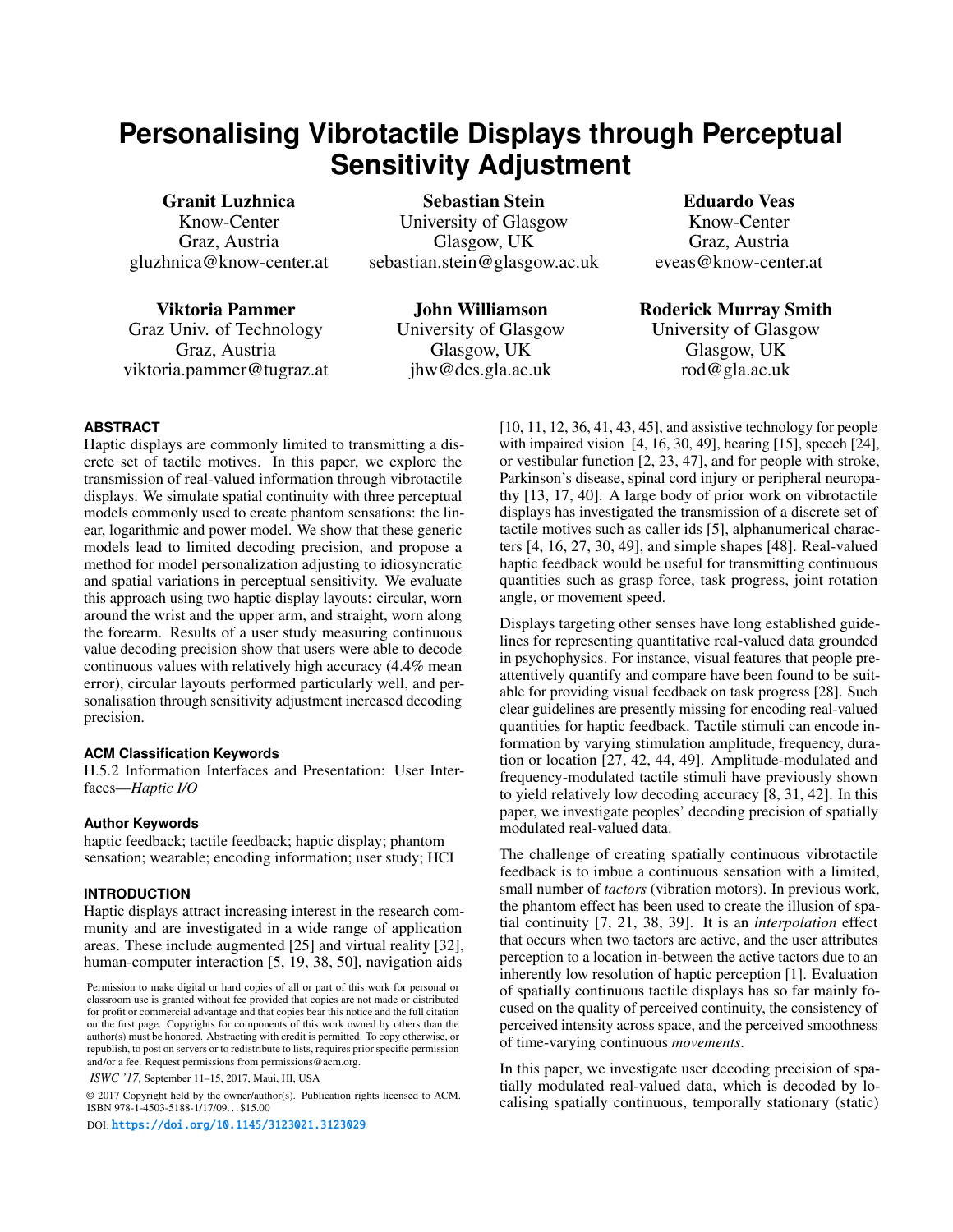vibrotactile stimuli. In a comprehensive user study, we quantify decoding precision across two vibrotactile display layouts (circular, wornaround the wrist and the upper arm, and straight, worn along the forearm) each positioned at two different locations on the body. In each testing condition, we evaluate three perceptual models of phantom sensation from the literature with respect to localisation precision: the linear model, the log model, and the power model. Our main contribution is a data-driven method for haptic display personalisation. We propose to adjust perceptual models to idiosyncratic and spatial variations in perceptual sensitivity learned from user-specific data, and quantitatively compare localisation precision using all perceptual models with and without sensitivity adjustment.

## **RELATED WORK**

Starting with Braille's invention of the Braille coding in 1824, haptic displays have long been widely used by people with visual impairments, and research on tactile displays equipped with actuators has been ongoing since at least 1924 [\[15\]](#page-8-16).

Alphanumeric information has been encoded through a combination of variations in amplitude, frequency, duration and locations of stimuli [\[18,](#page-8-33) [16,](#page-8-13) [42,](#page-8-26) [44,](#page-8-27) [49\]](#page-8-15). Recently, Nicolau [\[30\]](#page-8-14) mapped Braille to tactors on six fingers of both hands. Liao [\[26\]](#page-8-34) constructed a display composed of an array of  $2 \times 2$ tactors on the wrist to encode letters and numbers using a spatiotemporal encoding. Luzhnica [\[27\]](#page-8-23) used a prioritised overlapping spatiotemporal encoding of six tactors to encode the English alphabet. In shape printing, symbols are encoded with a low spatial resolution using an array of tactile stimulators. White [\[48\]](#page-8-24) transmit images captured by a camera through a  $20 \times 20$  array of tactile vibrators, enabling participants to recognise simple object shapes (circle, square and triangle) after training. Bliss [\[4\]](#page-7-0) used a video camera and a  $6 \times 24$  matrix of vibrators placed on the users' fingers to convert letters to tactile stimuli. Gault [\[15\]](#page-8-16) used a piezoelectric unit named "telectactor" to redirect captured speech. Kirman [\[24\]](#page-8-17) transmitted speech streams to the palm using a  $15 \times 15$  vibrator matrix. Six participants could successfully discriminate 15 different words. Wall [\[2\]](#page-7-1) transmit head orientation and tilt through a vibrotactile array on the shoulders and the trunk for people with vestibular loss. Wall and Kentala [\[47,](#page-8-19) [23\]](#page-8-18) transmit posture information from motion sensors to vibrotactile arrays on the torso. A similar setup as been proposed for correcting body posture [\[17\]](#page-8-21) and arm posture [\[13\]](#page-8-20) after stroke. For people with hand prostheses, Chatterjee [\[8\]](#page-8-28) and Pylatiuk [\[34\]](#page-8-35) used frequency modulation to encode levels of grasp force, as did Sanders [\[37\]](#page-8-36) using an array of eight tactors on the forearm.

Phantom sensation has been studied in the literature primarily with a focus on users' perceived quality of temporally dynamic continuous stimuli [\[38,](#page-8-4) [39,](#page-8-32) [7,](#page-8-30) [14,](#page-8-37) [20\]](#page-8-38). These studies indicate that the log model provides a qualitatively good movement sensation, as the vibration intensity is perceived as more stable towards the middle between two tractors compared to the linear model. Results of [\[39\]](#page-8-32) suggest, however, that the linear model may yield higher localisation precision between two tactors compared to the log model. Similarly, the results of [\[3\]](#page-7-3) show that linear model could be a good choice for localisation of perceived stimuli. Recently, Israr [\[21\]](#page-8-31) introduced the

power model, which also maintains intensity across space and participants had no clear preference between the power model and the log model [\[38\]](#page-8-4). In this paper, we quantify participants' localisation precision comparing all three of these models and propose a data-driven method for model personalization to improve localisation precision.

Vibrotactile feedback with phantom sensation has been proposed for immersive experiences in multimedia [\[38\]](#page-8-4), games [\[19\]](#page-8-3), storytelling [\[51\]](#page-8-39), augmented [\[25\]](#page-8-0) and virtual reality [\[32,](#page-8-1) [25\]](#page-8-0). Directional information has been transmitted through tactile displays in [\[46\]](#page-8-40), where directions are encoded through continuous movement vectors and in [\[50\]](#page-8-5), where a vibrotactile spherical device composed of 13 vibrotactile modules is proposed for navigation. As this paper proposes a method for improving spatial localisation precision in general, our contribution may help improve the immersiveness and quality of these tactile experiences in the future.

There is a large body of work in HCI using phantom sensation at different body locations including the forearms [\[7,](#page-8-30) [35\]](#page-8-41), palm [\[39,](#page-8-32) [50\]](#page-8-5), finger tips [\[46,](#page-8-40) [25\]](#page-8-0) and the back [\[38\]](#page-8-4). While this paper focuses on the wrist, the forearm, and the upper arm, the proposed sensitivity adjustment is equally applicable to other locations.

## **METHOD**

Human haptic perception has, depending on body location, a relatively low spatial resolution. Simultaneous stimulation of two or more locations in close proximity may only be perceived as a single stimulation somewhere *in between* tactors. This haptic illusion is typically referred to as phantom sensation [\[1\]](#page-7-2). The exact location of the perceived stimulus depends, among other factors, on the stimulation amplitudes [\[1,](#page-7-2) [38,](#page-8-4) [33\]](#page-8-42). This Section starts by briefly describing three perceptual models of phantom sensation from the literature. We then introduce our proposed method for personalisation, extending these generic models by explicitly modelling and accounting for idiosyncratic and spatial variation in perceptual sensitivity. We outline extending spatially continuous haptic displays to more than two tactons per dimension, and describe how we estimate local senstivity from user data.

## **Perceptual Models of Phantom Sensation**

Perceptual models of phantom sensation for vibrotactile feedback can be described as a generative function  $f : \mathcal{R}^T \to [0,1],$ mapping stimulation amplitudes of a fixed set of *T* tactors onto a continuous location along one spatial axis at which stimulation is perceived. The inverse model  $f^{-1}$  :  $[0,1] \rightarrow \mathcal{R}^T$ determines the set of stimulation amplitudes required to invoke a phantom sensation at a given location.

The amplitude with which tactors are stimulated in practice is bounded within an interval [*Amin*,*Amax*] by minimum perception thresholds, hardware constraints, and user comfort. Consequently, we describe models with respect to normalized stimulation intensities  $I \in [0,1]$ , derived using Eq. [\(1\)](#page-2-0)

<span id="page-2-0"></span>
$$
I = \frac{A - A_{min}}{A_{max} - A_{min}}, \quad A = I(A_{max} - A_{min}) + A_{min}.
$$
 (1)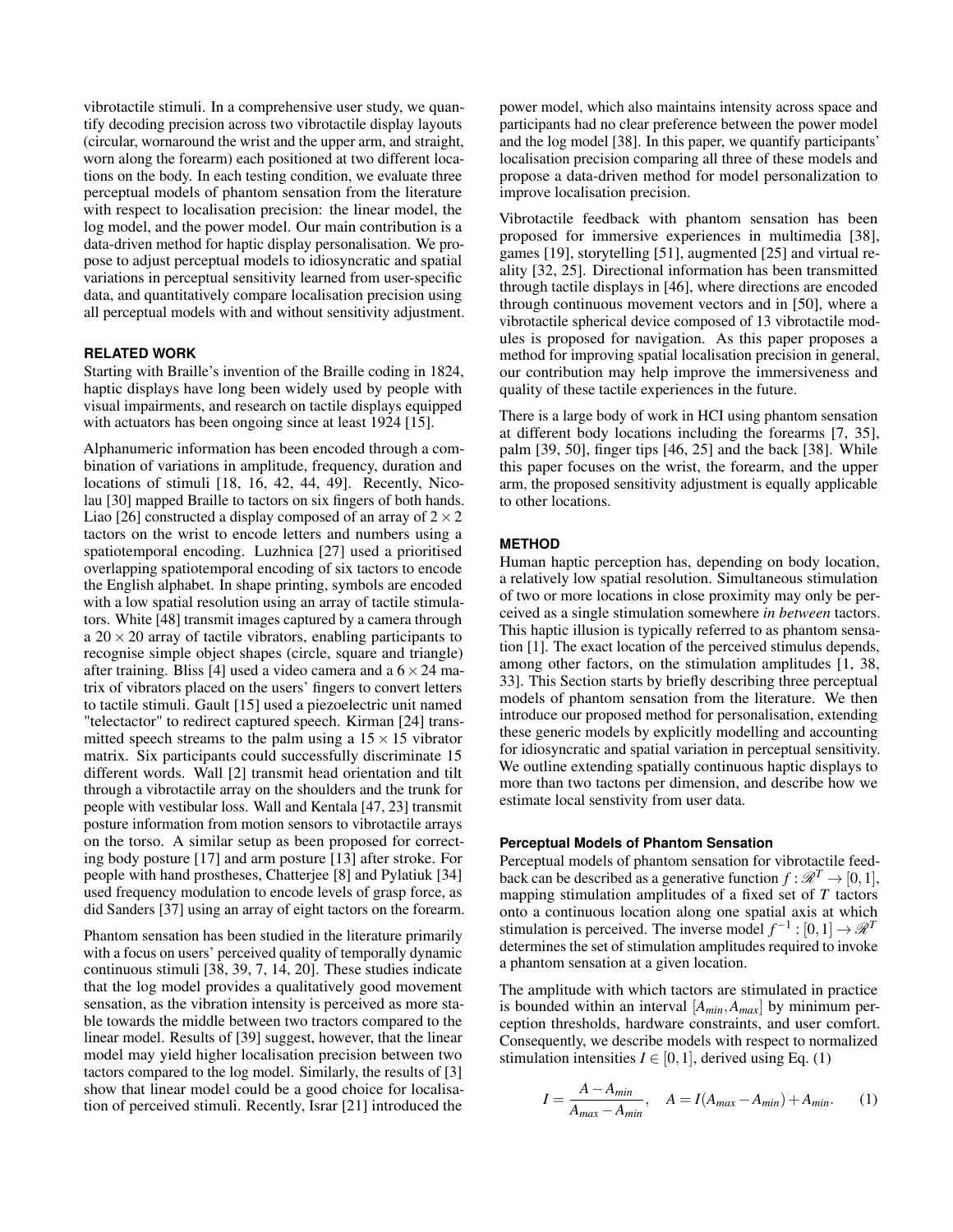<span id="page-3-7"></span>

Figure 1: Circular layout, straight layout and their corresponding user interfaces used in the study (with black background). On the circular layout  $t_1$  and  $t_2$  are activated whereas on the straight one,  $t_2$  and  $t_3$  are activated (see also PWM signal) to encode the value.

Given a pair of tactors  $i \in \{0,1\}$ , actuated with intensities  $I_i$ at locations  $x_i = i$  along some spatial dimension, the location of the phantom sensation can be described as  $x_p \in [0,1]$ .

We consider the *linear* model, the *log* model and the *power* model [\[1,](#page-7-2) [21\]](#page-8-31). In the linear model, shown in Eqns. [\(2\)](#page-3-0),  $x_p$ is proportional to the relative stimulation intensity of  $I_1$  and, inversely, stimulation intensities are proportional to their proximity to  $x_p$ . In the log model, described by Eqns. [\(3\)](#page-3-1) and [\(4\)](#page-3-2), the stimulation intensities have a logarithmic relationship with perceived location  $(x_p)$ . The recently proposed power model [\[21,](#page-8-31) [38\]](#page-8-4) is based on the energy summation of Pacinian channels [\[29\]](#page-8-43). Here, the perceived location is dependent on the square of stimulation intensities as in Eq. [\(5\)](#page-3-3),

<span id="page-3-0"></span>
$$
x_p^l = \frac{I_1}{I_0 + I_1}, \quad I_0^l = (1 - x_p), \quad I_1^l = x_p \tag{2}
$$

<span id="page-3-1"></span>
$$
I_0^g = \frac{\log(2 - x_p)}{\log(2)}, \quad I_1^g = \frac{\log(1 + x_p)}{\log(2)}\tag{3}
$$

<span id="page-3-2"></span>
$$
(1 + x_p^g)^{I_0} = (2 - x_p^g)^{I_1}
$$
 (4)

<span id="page-3-3"></span>
$$
x_p^p = \frac{I_1^2}{I_0^2 + I_1^2}, \quad I_0^p = \sqrt{1 - x_p}, \quad I_1^p = \sqrt{x_p}.\tag{5}
$$

We construct  $f(A_0, A_1)$  and  $f^{-1}(x_p)$  by combining each model with Eq. [\(1\)](#page-2-0). The phantom location  $f(A_0, A_1)$  is estimated by mapping stimulation amplitudes to intensities using Eq. [\(1\)](#page-2-0)(left) followed by estimating  $x_p^l$ ,  $x_p^p$  or  $x_p^g$ . Determining the stimulation amplitudes that create a phantom sensation  $f^{-1}(x_p)$  involves estimating intensities  $(I_0^{\dagger}, I_1^{\dagger})$ ,  $(I_0^p)$  $I_0^p, I_1^p$  $\binom{p}{1}$  or  $(I_0^g)$  $a_0^g, I_1^g$  $\binom{8}{1}$  and corresponding amplitudes using Eq. [\(1\)](#page-2-0)(right).

#### **Sensitivity-adjusted Perceptual Models**

All models in the literature implicitly assume a constant stimulation sensitivity across locations on the body at which tactors are placed. They can, therefore, be considered as *generic* models. Cholewiak [\[9\]](#page-8-44) provided evidence suggesting that there are fine-grained spatial differences in perceptual sensitivity on the forearm: the area around the wrist and upper part towards the elbow are more sensitive than the middle part of the forearm. As there are spatial variations in perceptual sensitivity, it is reasonable to expect that perceptual sensitivity also varies across

users. One indication for this is provided by [\[35\]](#page-8-41), showing strong gender-based differences in preference between the linear model and the log model. Therefore, we propose to create *personalised* perceptual models by explicitly incorporating user-specific measures of local sensitivity at tactor locations.

Intuitively, the higher the stimulation sensitivity at some location the lower the stimulation intensity needs to be to create a fixed intensity sensation. Thus, to account for spatial variations in perceptual differences of stimulation sensitivity, we propose to scale intensities  $I_i$  with a user and location-specific scale factor  $s_i \geq 1$ . This local rescaling is independent of the perceptual model of phantom sensations and can, therefore, be applied to all three models as shown in Eqns. [\(6\)](#page-3-4)-[\(8\)](#page-3-5),

<span id="page-3-4"></span>
$$
x_p^{ls} = \frac{s_1 I_1}{s_0 I_0 + s_1 I_1}, \quad I_0^{ls} = \frac{1 - x_p}{s_0}, \quad I_1^{ls} = \frac{x_p}{s_1}
$$
(6)

<span id="page-3-8"></span>
$$
I_0^{gs} = \frac{\log(2 - x_p)}{s_0 \log(2)}, \quad I_1^g = \frac{\log(1 + x_p)}{s_1 \log(2)}\tag{7}
$$

<span id="page-3-5"></span>
$$
(1 + x_p^{gs})^{s_0 I_0} = (2 - x_p^{gs})^{s_1 I_1}
$$
 (8)

<span id="page-3-6"></span>
$$
x_p^{ps} = \frac{s_1^2 I_1^2}{s_0^2 I_0^2 + s_1^2 I_1^2}, \quad I_0^{ps} = \frac{\sqrt{1 - x_p}}{s_0}, \quad I_1^{ps} = \frac{\sqrt{x_p}}{s_1}.
$$
 (9)

For the generic and personalised log models, Eqns. [\(4\)](#page-3-2) and  $(8)$ ),  $f(A_0, A_1)$  can not be computed in closed form. Thus, optimization techniques should be used for finding  $x_p^{gs}$ .

After formalizing how models are extended to chains of *N* > 2 tactors, we describe how sensitivity values  $s_i$  can be estimated from data.

## **Extension to Chains of** *N* > 2 **Tactors**

When two tactors are further apart than a few inches (depending on their location on the body), the user senses two separate stimulations instead of one: one at each tactor location. With additional tactors, the area on the body can be increased without losing the phantom sensation. We explore vibrotactile displays with chains of three and four tactons.

Let us consider the general case of representing values  $v \in$ [0,1] with *N* equidistant tactors  $0 \le i \le N$  and *M* segments between tactors. In order to apply Eqns. [\(2\)](#page-3-0)-[\(9\)](#page-3-6), we need to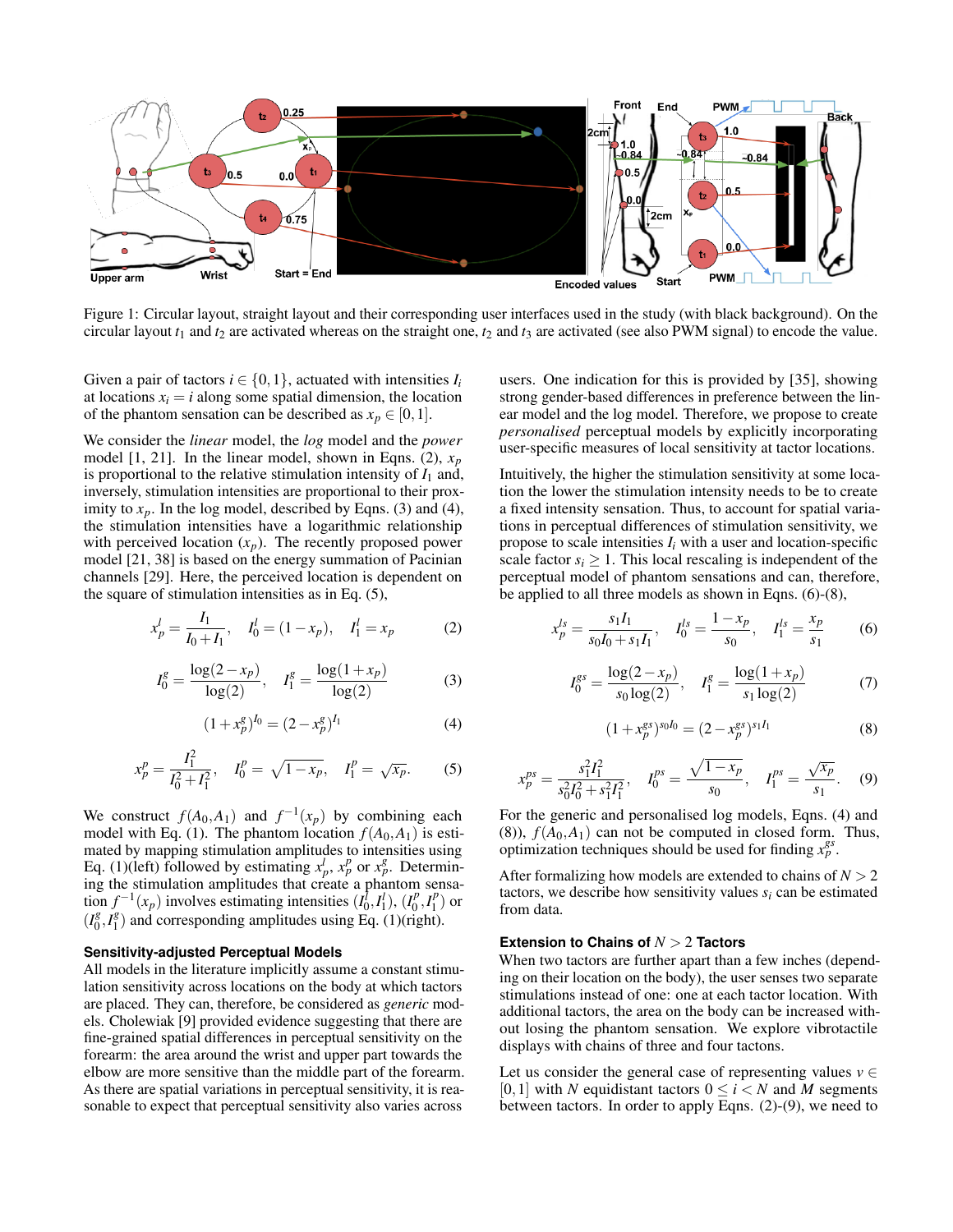determine the relevant pair  $(a,b)$  of tactors for stimulation and estimate the within-interval value  $x_p$  from *v*. This is accomplished using Eq.  $(10)$ , where % is the modulo operator,

<span id="page-4-0"></span>
$$
a = \lfloor vM \rfloor \%
$$
N,  $b = (a+1) \%$ N,  $x_p = vM - a$ . (10)

Figure [1](#page-3-7) illustrates a straight and a circular tactile display, the values *v* corresponding to tactor locations, a phantom sensation and its distance to the two closest tactors.

#### **Data Driven Sensitivity Estimation**

While sensitivity values  $s_i$  could naively be adjusted manually or pre-configured for different body positions, we propose to estimate them from calibration data. We consider a set of *D* datapoints  $\{(y_j, I_1^j)\}$  $\{1, \ldots, I_N^j\}$ , where  $y_j \in [0, 1]$  is the stimulus location perceived by the user when tactors are set to stimulation intensities  $I_1^j$  $I_1^j, ..., I_N^j.$ 

We express the problem of finding optimal sensitivities *S* : *s*1,...,*s<sup>N</sup>* as a minimization problem of the mean squared error between encoded values and user responses:

$$
S_o = \underset{S}{\text{arg min}} \frac{1}{D} \sum_{j=1}^{D} (y_j - v(S, I_1^j, ..., I_N^j))^2, \quad s_i \ge 1. \tag{11}
$$

Note that this optimisation requires the evaluation of  $\nu(S, I_1^j)$  $\{I_1^j, ..., I_N^j\} \in [0,1]$  in every step, which involves estimating *xp*. While *x<sup>p</sup>* can be calculated in closed form for the linear model and the power model using Eqns. [\(6\)](#page-3-4) and [\(9\)](#page-3-6), finding *x<sup>p</sup>* for the log model involves solving one optimisation problem for every data point:

$$
x_{po} = \underset{x_p}{\arg\min}((1 + x_p^{gs})^{s_d^j I_d^j} - (2 - x_p^{gs})^{s_b^j I_b^j})^2, \ 0 < x_p < 1. \tag{12}
$$

We use the L-BFGS-B algorithm [\[6\]](#page-8-45) for all optimisations, which is a quasi-Newton method that can handle simple bounding box constraints.

# **USER STUDY**

A user study was conducted to quantify real-valued data decoding precision using spatial modulation of a stationary stimulus. Decoding precision was measured under twenty-four conditions: two display layouts, two body positions per display layout, and three perceptual models with and without personalisation through sensitivity adjustment.

#### **Participants**

Participants were recruited among students of a local technical University. Sixteen participants (all right handed, ten male, aged between 26 and 41, and six female, aged between 21 and 32) volunteered to take part in the study. Only one female participant had previously taken part in a study on haptics. Detailed participant characteristics are presented in Table [1.](#page-4-1)

### **Apparatus**

An Arduino Due board (see Fig. [2\)](#page-4-2) controlled a set of 3.4*mm* vibrotactile motors of type ROB-08449 (Voltage range: 2.3*V* −3.6*V* ; Amplitude vibration: 0.8*G*). Instead of changing the vibration amplitude directly, different intensities of vibration are generated by varying PWM duty cycles.

<span id="page-4-1"></span>

| Gender    Age |              | Wrist       | Upper Arm    | Forearm      |
|---------------|--------------|-------------|--------------|--------------|
| Male          | 25.60 (2.89) | 17.47(1.23) | 28.56 (2.64) | 27.13 (1.67) |
| Female        | 29.67 (5.45) | 15.33(1.21) | 26.33 (4.59) | 23.37(2.65)  |
| All           | 27.12 (4.48) | 16.67(1.60) | 27.72 (3.64) | 25.72 (2.77) |

Table 1: Participant characteristics (mean and standard deviation): Age, wrist circumference (cm), upper arm circumference (cm), and wrist to elbow forearm length (cm).

<span id="page-4-2"></span>

Figure 2: Participants performing the study on the wrist (left) and forearm (right). Note that the hand (left) is supinated relative to the rest position, which may result in user inputs being shifted.

We designed two vibrotactile display layouts for encoding realvalued data through spatial modulation. The circular layout (Fig. [2,](#page-4-2) left) with four equidistant tactors was worn around the wrist and the upper arm. We envisage this layout to be useful for encoding values that represent the state of repetitive or circular processes, orientation or angular information. The straight layout (Fig. [2,](#page-4-2) right) was fitted with three equidistant tactors and was worn at the front and back of the forearm. The straight layout applies to the more general case of encoding real-valued scalars within a bounded range.

## **Procedure**

Each participant tested both display layouts (counterbalanced start with either circular or straight layout) in both positions (counterbalanced start in either position) on their nondominant (left) arm, with four trial conditions in total. Note that the distance between tactors varies with wrist circumference, upper arm circumference, and forearm length of each user.

## *Introduction Phase*

Each experiment (i.e. each pair of display layout and position) was started with an introduction phase  $(3-4 \text{ min})$  involving a verbal explanation and a trial of the vibrotactile display. These varied depending on the display layout.

Straight Layout: It was explained that stimulus locations represented percentage values as follows: the tactor position at the wrist corresponded to 0%, the position of the tactor closest to the elbow corresponding to 100%, and values in between increased linearly along the arm. Then, the graphical user interface (GUI) for testing was shown on screen, consisting of a single vertical progress bar (see Fig. [1,](#page-3-7) right). It was explained that the empty bar corresponded to 0% the full bar corresponded to 100%. In preparation for the trial run, 80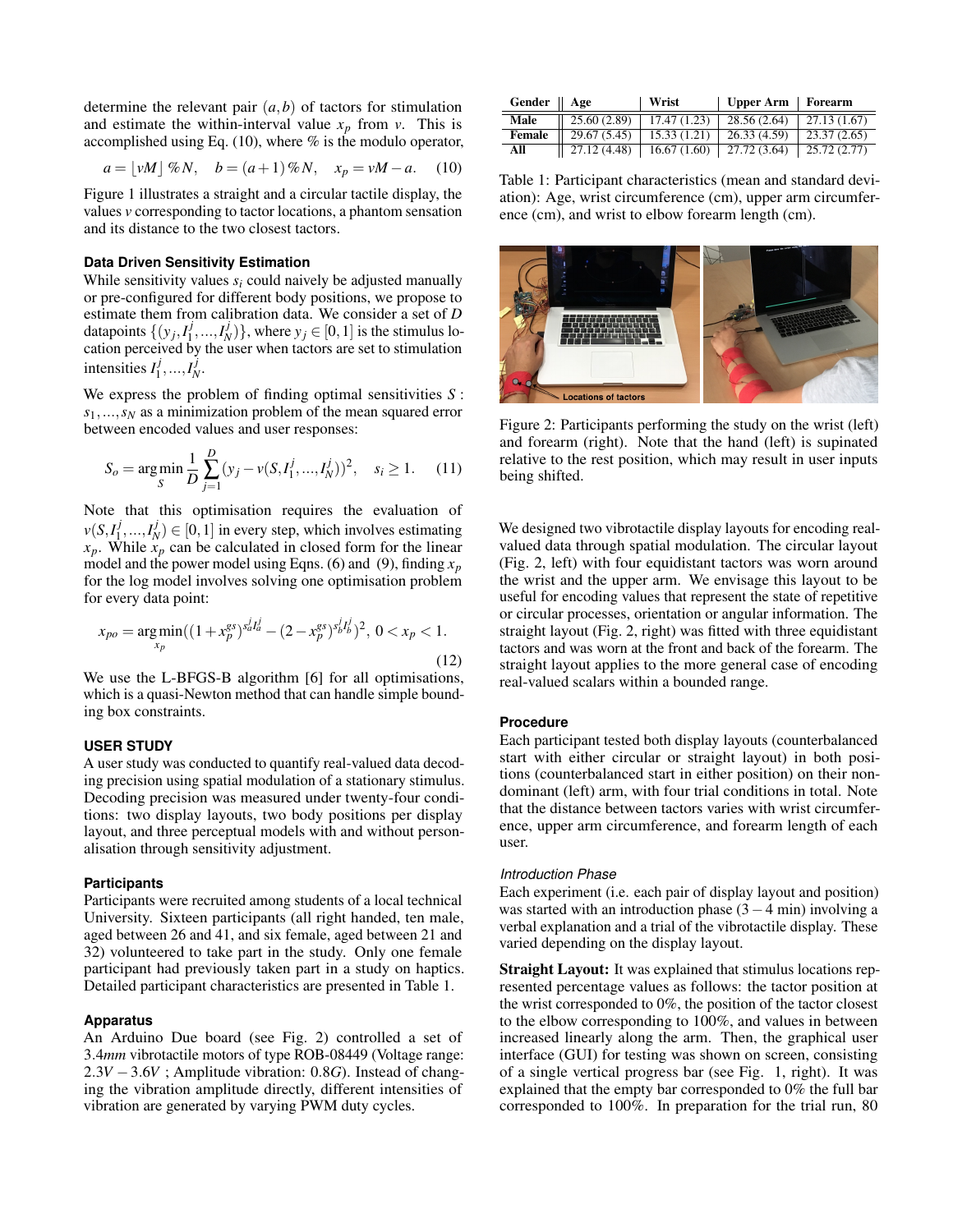values were sampled uniformly. Every value was then stimulated with the corresponding GUI representation shown on the screen. This was to familiarise participants with the vibrotactile display and to test the phantom effect: as a condition to proceed to the test phase, each participant was asked whether they felt one or two stimuli at a time, whether stimuli were also perceived in between tactors, and whether they found a correspondence between the location of the stimuli and the values shown on the screen.

Circular Layout: It was explained that the stimulus location represented a direction as on a compass, where the top tactor corresponded to North, the right tactor corresponded to East, and so forth. Then, the GUI for testing was shown on screen, consisting of a circle with four red dots (see Figure [1,](#page-3-7) left). It was explained that the top dot corresponded to North, the right dot corresponded to East, and so forth. In preparation for the trial run, 72 values were sampled uniformly. Every value was then stimulated with the corresponding GUI representation shown on the screen, where a marker in the shape of a blue dot appeared at the location corresponding to the stimulus. Participants proceeded to the test phase under the same conditions as explained for the straight layout.

## *Test Phase*

In preparation for the test phase, the sequence of values was shuffled such that stimuli were applied in a new random order. The test phase uses the exact samples of stimuli as the introduction phase. One stimulus was applied, and participants were asked to mark the value corresponding to the perceived stimulus on the GUI. For straight layouts, users were asked to use the mouse to click on the empty progress bar at the location that corresponded to the stimulus. For circular layouts, users were asked to adjust a blue visual marker initially set at North by moving the mouse and to confirm the location with a click. Participants received the stimulus until their response was confirmed and the next stimulus was applied. For each stimulus, we logged the participant's response and the set of tactor intensities. Upon completion of the test phase, participants continued with the introduction phase for the next combination of layout and position.

# **Data Preprocessing**

During the experiment, we noticed that the circular display was shifted when participants' hands were supinated or pronated relative to the rest position (see Figure [2,](#page-4-2) left), introducing a systematic bias in user responses. In order to avoid systematic over-estimation of errors due to this misalignment, we shifted all user inputs by the negative mean error, estimated independently for each user and body position.

## **Results**

For statistical analysis, we considered two body positions for each layout, circular  $(C)$ : 1) wrist and 2) upper arm, and straight  $(S)$ : 1) back of the forearm and 2) front of the forearm, and six perceptual models: power (P), linear (L), log (G), sensitivity-adjusted linear (LS), sensitivity-adjusted power (PS) and sensitivity-adjusted log (GS). The independent variables were layout ∈ {C,S}, body position ∈ {1,2} and model  $\in$  {P, L, G, PS, LS and GS}.

<span id="page-5-0"></span>

Figure 3: Histogram of absolute error for the wrist position

From each participant's data for a given layout and position, we generated six sets of encoded values *v*, one for each model, by transforming logged tactor intensities to stimulus locations (see Eqns. [\(2\)](#page-3-0)- [\(9\)](#page-3-6)). This avoids repeating measurements with participants and justifies paired t-test comparisons of random samples. The data within each combination of user, layout and position was randomly split into equally large training and test sets. The training set was used to infer user and locationspecific sensitivities for sensitivity-adjusted models. The test set was used to evaluate all models. Thus, all the error rates reported below are based on the test set only.

The absolute decoding error was estimated as  $\varepsilon = |v - v| \in$ [0, 1], where  $y \in [0, 1]$  is the user response and  $y \in [0, 1]$  is the encoded value. Within each combination of layout, position, and model, we estimated each participant's central tendency of absolute error. As absolute errors were not normally distributed (see the histogram in Fig. [3\)](#page-5-0), we used the median as the central tendency. This aggregate error was the dependent variable in our analysis. In total, statistical analysis was based on 16 (users)  $\times$  2 (layouts)  $\times$  2 (positions)  $\times$  6 (models) = 384 measurements.

The decoding errors under all tested conditions are given in Table [2](#page-6-0) and depicted in Fig. [6.](#page-7-4) For circular layouts, the power model (P) performed best on average among all generic models, and the sensitivity-adjusted power model (PS) showed lowest mean error overall. For straight layouts, the log model (G) outperformed other generic models on average, and the sensitivity-adjusted log model (GS) best-explained user responses overall. Under every single condition, the sensitivity adjusted model produced a lower mean decoding error compared to the corresponding generic model.

The effects of independent variables on decoding error were analysed using factorial ANOVA. Significant effects were found for layout;  $F(1,360) = 175.56, p = 0.0$ , and model;  $F(1,360) = 4.64, p = 0.0$ . A significant interaction effect was found between layout and model;  $F(1,360) = 2.7, p = 0.02$ . There was no significant interaction effect between layout and gender;  $F(1,360) = 0.017$ ,  $p = 0.98$ , or model and gender;  $F(1,360) = 1.7, p = 0.13.$ 

We also performed separate factorial ANOVA tests for each layout. With the circular layout, we found a significant effect of body position;  $F(1,180) = 14.15$ ,  $p = 0.0$ , but none of the model;  $F(1,180) = 1.76, p = 0.12$ . For the straight layout,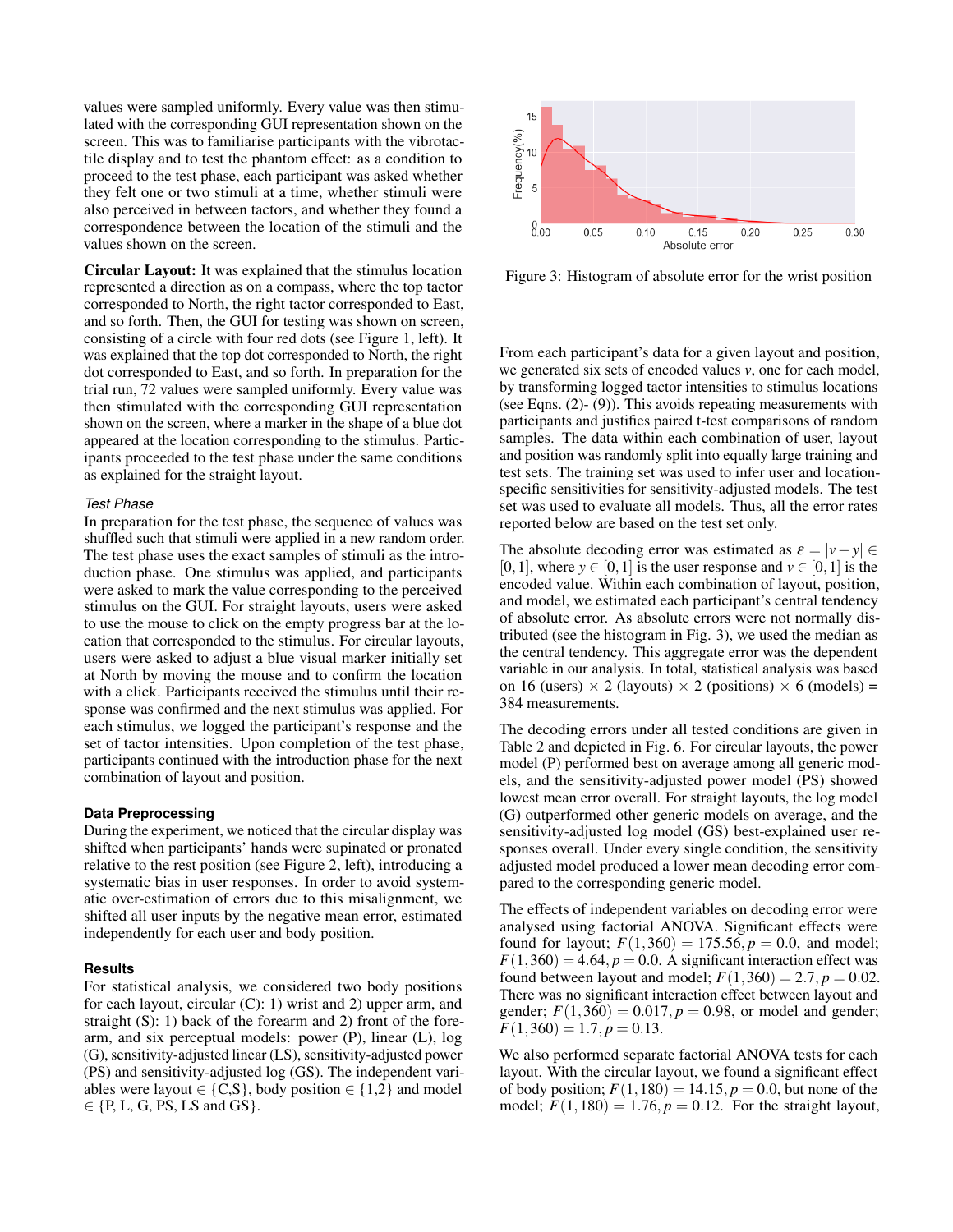<span id="page-6-0"></span>

|                 |                  | <b>Generic Models</b> |                 |                   | <b>Sensitivity-adjusted Models</b> |                    |                    |  |
|-----------------|------------------|-----------------------|-----------------|-------------------|------------------------------------|--------------------|--------------------|--|
| Lavout          | <b>Position</b>  | $\varepsilon$         | $\varepsilon_n$ | $\varepsilon_{g}$ | $\varepsilon_{ls}$                 | $\varepsilon_{ps}$ | $\varepsilon_{gs}$ |  |
| <b>Circular</b> | <b>Upper Arm</b> | .059(.014)            | .054(.014)      | .056(.014)        | .053(.016)                         | .051(.014)         | .054(.013)         |  |
|                 | Wrist            | .052(.009)            | .046(.006)      | .049(.008)        | $.049 \,(.010)$                    | $.044 \,(.008)$    | .048(.010)         |  |
|                 | <b>Both</b>      | .056(.012)            | .050(.012)      | .053(.011)        | $.051 \,(.013)$                    | .048(.012)         | .051(.012)         |  |
| <b>Straight</b> | Front            | .082(.031)            | .082(.026)      | .080(.029)        | .070 (.018)                        | .074(0.022)        | .068(.020)         |  |
|                 | <b>Back</b>      | .090(.022)            | .085(.027)      | .086(.022)        | .067(0.018)                        | .073(.027)         | .064(.020)         |  |
|                 | <b>Both</b>      | .086(.027)            | .084(.026)      | .083(.026)        | .069(.018)                         | .074(.024)         | .066(.020)         |  |

<span id="page-6-1"></span>Table 2: Decoding error (M and SD) for each layout, position and model. Notation:  $\varepsilon_l$  - linear model,  $\varepsilon_p$  - power model,  $\varepsilon_g$  - log model, ε*ls* - sensitivity-adjusted linear model, ε*ps* - sensitivity-adjusted power model and ε*gs* - sensitivity-adjusted log model.

| Lavout          | $\mathcal{E}_l$ VS $\mathcal{E}_n$ | $\mathcal{E}_l$ VS $\mathcal{E}_o$ | $\varepsilon_p$ vs $\varepsilon_q$ | $\mathcal{E}_l$ VS $\mathcal{E}_{l_s}$ | $\varepsilon_n$ vs $\varepsilon_{ns}$ | $\mathcal{E}_{\varphi}$ VS $\mathcal{E}_{\varphi S}$ | $\mathcal{E}_{ls}$ vs $\mathcal{E}_{ps}$ | $\varepsilon_{ls}$<br>VS $\mathcal{E}_{\sigma s}$ | VS $\mathcal{E}_{\alpha s}$<br>$c_{DS}$ |
|-----------------|------------------------------------|------------------------------------|------------------------------------|----------------------------------------|---------------------------------------|------------------------------------------------------|------------------------------------------|---------------------------------------------------|-----------------------------------------|
| Circular        | 0.001                              |                                    | 0.008                              | 0.006                                  | 0.205                                 |                                                      | 0.069                                    | 0.925                                             | 0.032                                   |
| <b>Straight</b> | 0.603                              | 0.008                              | 0.697                              | 0.001                                  | 0.01                                  | 0.001                                                | 0.116                                    | 0.116                                             | 0.006                                   |

Table 3: Statistical significance in p-values of paired t-tests.

body position had no significant effect;  $F(1,180) = 0.20, p =$ 0.65, but the model did;  $F(1,180) = 4.12, p = 0.001$ .

The results of posthoc paired t-tests are presented in Table [3.](#page-6-1) Comparing generic models on the circular layout, all models differed significantly from each other, whereas on the straight layout only a significant difference between the linear model and the log model was found. Comparing generic and sensitivity-adjusted models on the circular layout, only the linear model showed a significant difference. On the straight layout, all sensitivity-adjusted models showed significantly lower error than corresponding generic models. Among sensitivityadjusted models, the power model and the log model differed significantly with both layouts.

Inspecting the decoding error observed with circular layouts and the sensitivity-adjusted power model, there was no significant difference between body positions;  $t(32) = 2.04$ ,  $p =$ 0.058. Equally, there was no significant difference between body positions;  $t(32) = 0.65$ ,  $p = 0.52$  among straight layouts with sensitivity-adjusted log model.

Pearson correlation analysis confirmed that there was no significant correlation between the error on the straight layout (using GS) and the forearm size;  $r = 0.21$ ,  $p = 0.22$ . Similarly, there was neither a significant correlation between the error on the upper arm display (with PS) and the circumference of the upper arm  $r = -0.07$ ,  $p = 0.77$  nor the wrist display the circumference of the wrist  $r = -0.35, p = 0.17$ .

# **DISCUSSION**

Our study demonstrated that paricipants can decode a realvalued values with a mean error of only 4.4% for circular displays (on the wrist) and 6.4% for straight displays (on the back of the forearm). This low error was achieved with the proposed method for personalisation of perceptual models for tactile displays using sensitivity adjustment. The proposed method consistently outperformed the corresponding generic model with regards to decoding error of real-valued data. This improvement was significant for the best model (the log model) for straight layouts, validating our approach. We have shown that error-reducing local perceptual sensitivities can be inferred from user data. An example of how a linear

<span id="page-6-2"></span>

Figure 4: The sensitivity-adjust linear model (continuous red line) approximates the user's perception of the encoded value on a straight display. The *x*-axis represents the encoded value using a linear model and the dotted lines represent positions of tactors.

sensitivity-adjusted model approximates user's perception is presented in Figure [4.](#page-6-2)

Wrist-based circular displays showed lower decoding error than displays worn around the upper arm. However, there are practical aspects that differentiate those displays further. Wrist-based displays may be easier to offer as mainstream products (e.g. alongside smartwatches). The potential for movement around the wrist can, however, pose problems. The user might interpret values differently when decoding values from a rotated display, perhaps relative to the body position. This could be avoided by using motion sensors on the wrist to detect and compensate for the orientation of the wrist when encoding a value. Such sensors are typically available on wristbands, but determining the orientation is prone to error. This problem does not occur on the upper arm as pronation and supination are not physically possible.

Similarly, we observed higher accuracy on the back of the forearm than at the front, but it is often in contact and quite often attached to the body. This could affect the perception of vibration if the motors are pushed towards the body.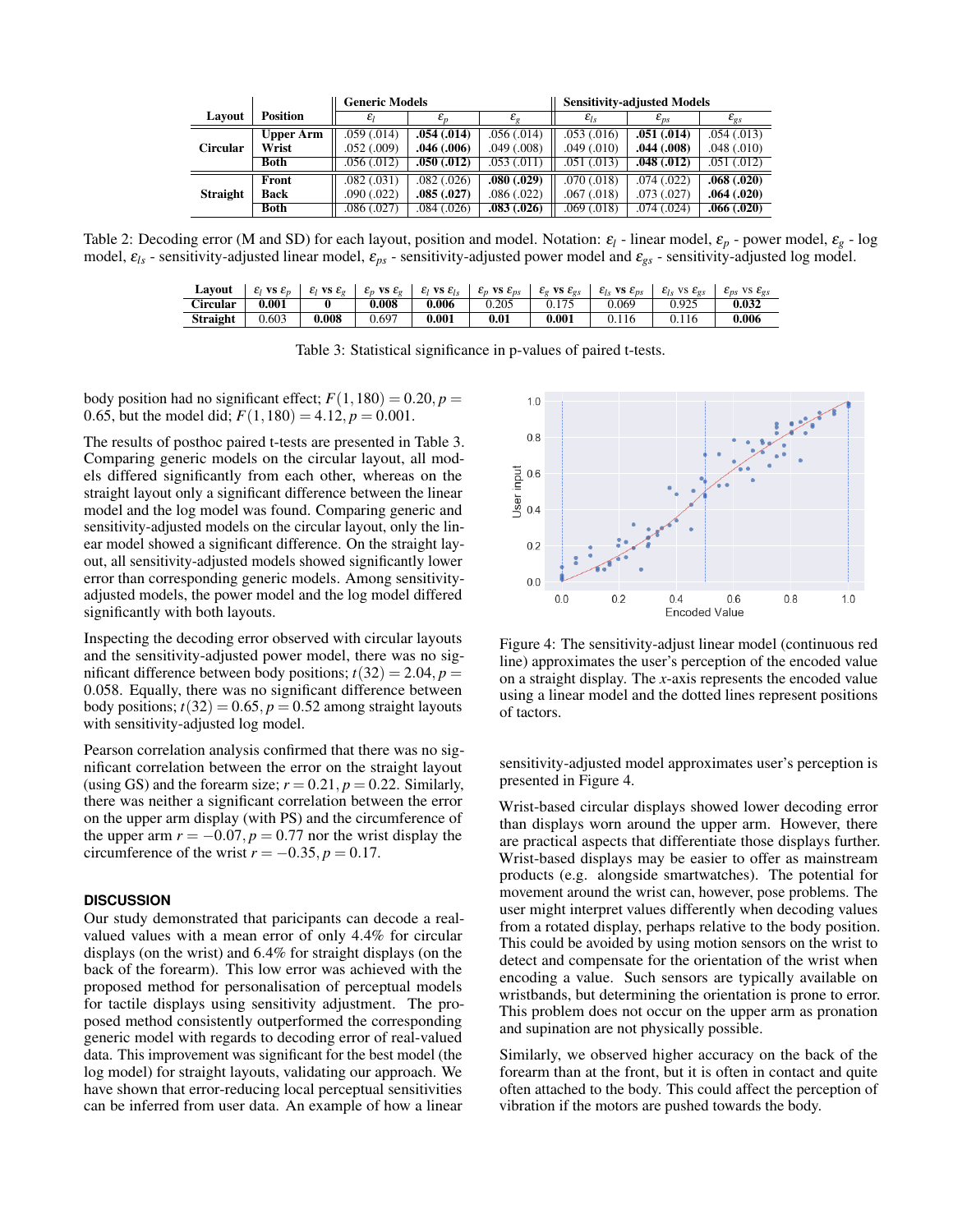<span id="page-7-5"></span>

Figure 5: Normalised optimal user sensitivities

<span id="page-7-4"></span>

Figure 6: Absolute errors for each layout, position and model

The circular layout performed significantly better than the straight layout. To some degree that is not a fair comparison, as the former had four and the later had three tactors. Depending on the application and the nature of encoded values, one layout may be better suited than the other (and vice-versa). For the applications representing a state of a circular or repetitive processes (e.g. direction guide, representing an angle, the progress of a lap in a racing game) the circular display would be a great choice. For other applications, the proximity of two extreme values in a circular layout and the risk of them being mistaken for each other would make it an impractical choice.

Figure [5](#page-7-5) presents the sensitivities of locations for each display averaged among all users. Note that as the ratio between *s<sup>i</sup>* values within *S* is important, the sensitivities are normalised within *S* ( $\sum_i s_i = 1$ ). Focusing on the front and back displays, we see that areas near the wrist and the upper part of the forearm are more sensitive than the middle part. This is in line with findings on vibrotactile localisation on the forearm by Cholewiak [\[9\]](#page-8-44). There is considerable variation across participants (visualised by black lines) at each location. This could be attributed to idiosyncratic variations of sensitivity levels. In addition to skin sensitivity, factors influencing how strong a vibration is perceived include how tight a tactor is attached to the skin, tactor orientation and manufacturing inaccuracies, especially for cheaper devices. Thus, the test equipment can directly affect the model.

As presented in the Tables [2](#page-6-0) and [3](#page-6-1) the sensitivity adjusted models outperform generic models in predicting the user perceived value by capturing different levels of sensitivity of the locations, personal sensitivity variations and the device (tactor) characteristics within a small set of parameters  $(s_i)$ . It is interesting that, on circular layouts, the sensitivity-adjusted power model is most accurate, whereas, on straight layouts,

the sensitivity-adjusted log model performed best. As there is no closed form solution to predicting locations with the log model, the process of computing optimal sensitivities is computationally expensive. However, once the sensitivity parameters  $S<sub>o</sub>$  are estimated, encoding values can done in closed form for all models (Eqns. [6,](#page-3-4) [9](#page-3-6) and [7\)](#page-3-8). Thus, we do not expect this to be an important issue in most of the cases.

There is room for further improvement on the decoding error rate. In our study participants used such a display for the first time. Long term use and feedback on user performance is expected to result in better perception and recognition of encoded values. Other haptic related studies provide evidence of learning effects when using vibrotactile devices for longer duration [\[22,](#page-8-46) [27\]](#page-8-23).

Another important direction for future work is quantifying the ease of use, setup time, and decoding accuracy with different manual and automatic calibration methods.

## **CONCLUSION**

In this paper, we investigated user decoding precision of spatially modulated real-valued data, which was decoded by localising spatially continuous, temporally stationary vibrotactile stimuli. In a user study, we quantified decoding precision using six perceptual models across two vibrotactile display layouts.

We developed personalised sensitivity-adjusted perceptual models for tactile displays based on the linear, log and power models. We have shown that the proposed models consistently outperform corresponding generic models, increasing the accuracy of decoding information by participants. The best sensitivity-adjusted models approximated users' perception with an average error of only 6.4% for straight display layouts and only 4.4% for circular display layouts.

Increasing decoding accuracy has the potential to improve the sense of realism and acceptance by users, and facilitate new applications of tactile displays in a wide range of real-world application areas.

## **ACKNOWLEDGMENTS**

This work was funded by MoreGrasp (H2020-ICT-2014-1 643955). The Know-Center is funded within the Austrian COMET Program - Competence Centers for Excellent Technologies - under the auspices of the Austrian Federal Ministry of Transport, Innovation and Technology, the Austrian Federal Ministry of Economy, Family and Youth and by the State of Styria. COMET is managed by the Austrian Research Promotion Agency FFG.

#### **REFERENCES**

- <span id="page-7-2"></span>1. Alles, D. S. Information transmission by phantom sensations. *IEEE Transactions on Man-Machine Systems 11*, 1 (March 1970), 85–91.
- <span id="page-7-1"></span>2. Badke, M. B., Sherman, J., Boyne, P., Page, S., and Dunning, K. Tongue-based biofeedback for balance in stroke: results of an 8-week pilot study. *Archives of physical medicine and rehabilitation*.
- <span id="page-7-3"></span>3. Barghout, A., Cha, J., Saddik, A. E., Kammerl, J., and Steinbach, E. Spatial resolution of vibrotactile perception on the human forearm when exploiting funneling illusion. In *2009 IEEE International Workshop on Haptic Audio visual Environments and Games* (Nov 2009), 19–23.
- <span id="page-7-0"></span>4. Bliss, J. C., Katcher, M. H., Rogers, C. H., and Shepard, R. P. Optical-to-tactile image conversion for the blind. *IEEE Transactions on Man-Machine Systems 11*, 1 (March 1970), 58–65.